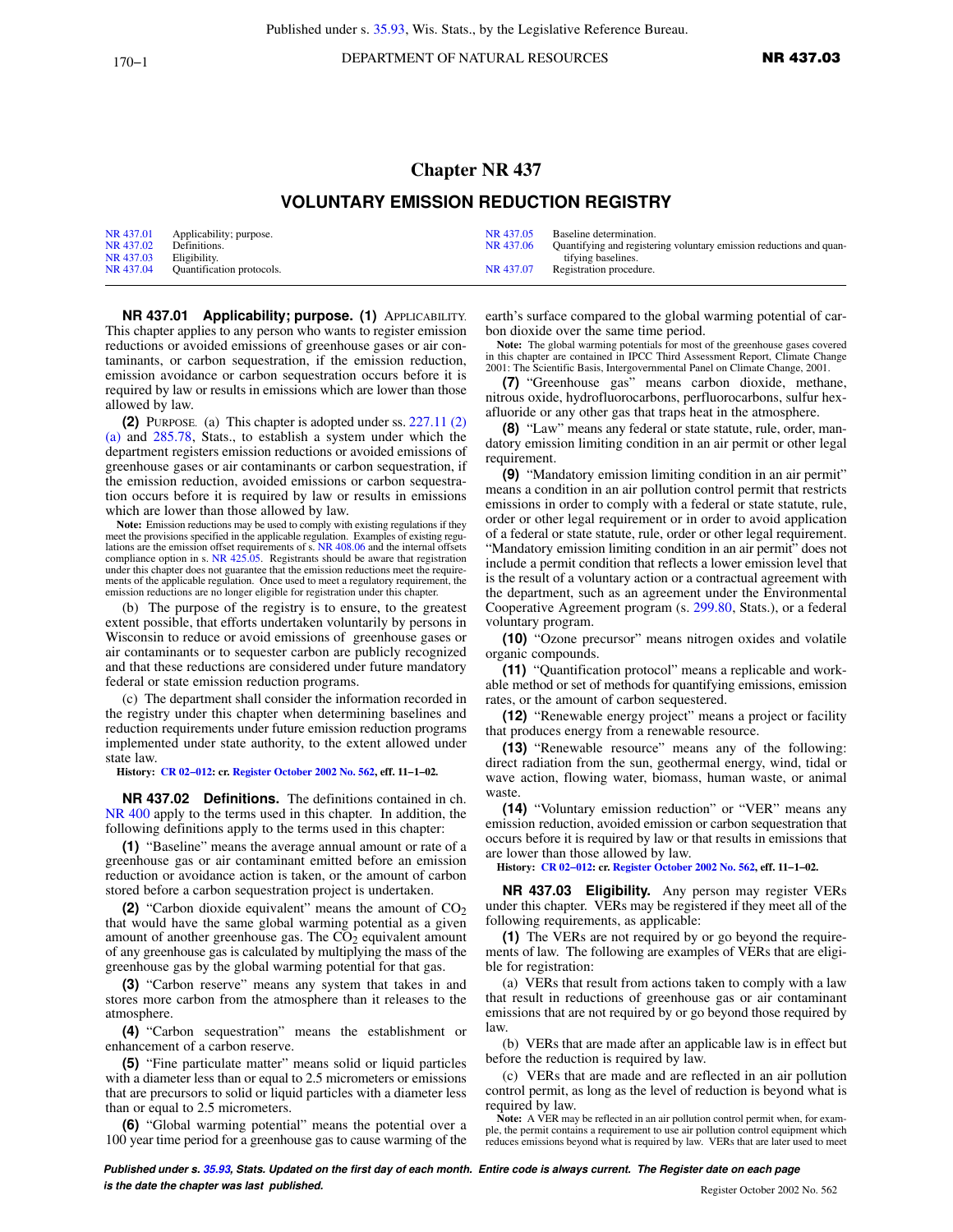netting or offset requirements or to qualify as a synthetic minor source under air permitting requirements are no longer eligible for registration under this chapter.

(d) VERs that are part of a contractual agreement with the department, as defined within the contractual agreement.

**(2)** The VER is the result of one or more actions taken. Examples of actions include:

(a) Change in type of fuel used.

(b) Installation and operation or modification of emission control equipment.

(c) Implementation of energy efficiency measures by the energy producer or user.

(d) Production, use, or purchase of renewable energy.

(e) Changes to, replacement of, or retirement of a manufacturing or combustion process.

(f) Product reformulation or replacement.

(g) Beneficial reuse or recycling activities.

(h) Increases in vehicle fleet fuel efficiency.

(i) Changes that reduce vehicle miles traveled.

(j) Carbon sequestration projects.

(k) Projects to collect, store and dispose of mercury−containing products in a manner that will prevent or minimize future releases of mercury into the environment.

**(3)** The action and VER occur within the state of Wisconsin.

**(4)** The VER has not been registered by any other person under this chapter.

**(5)** (a) The amount of VERs to be registered is equal to or exceeds the corresponding threshold level in Table 1, except as provided in pars. [\(c\)](https://docs-preview.legis.wisconsin.gov/document/administrativecode/NR%20437.03(5)(c)) and [\(e\).](https://docs-preview.legis.wisconsin.gov/document/administrativecode/NR%20437.03(5)(e))

(b) If emissions of more than one greenhouse gas have been reduced, the  $CO<sub>2</sub>$  equivalents of each of the gases shall be totaled to determine whether the threshold level is met or exceeded.

(c) For actions which reduce emissions of multiple air contaminants or greenhouse gases, if the VER of at least one of the air contaminants or greenhouse gases equals or exceeds the registration threshold for that greenhouse gas or air contaminant, then all of the VERs may be registered, even if VERs for one or more greenhouse gases or air contaminants are below the corresponding thresholds.

(d) VERs may be aggregated from several or many sources to meet or exceed the registration threshold level in Table 1.

**Table 1**

| <b>Emission Reduced</b>            | <b>Registration Threshold</b> |
|------------------------------------|-------------------------------|
| Greenhouse gases                   | 25 tons per year              |
|                                    | $CO2$ equivalent              |
| Nitrogen oxides                    | 1 ton per year                |
| Sulfur dioxide                     | 1 ton per year                |
| Volatile organic compounds         | 1 ton per year                |
| $PM_{10}$                          | 1 ton per year                |
| $PM_2$                             | 1 ton per year                |
| Carbon monoxide                    | 1 ton per year                |
| Lead and lead compounds            | 0.5 ton per year              |
| Mercury and mercury com-<br>pounds | 1 pound per year              |

(e) The mass of mercury collected through a mercury collection and disposal project may be registered if it is equal to or exceeds 10 pounds.

**(6)** The reduction or avoidance of emissions of greenhouse gases or the sequestration of carbon occurred after December 31, 1990.

**(7)** The reduction or avoidance of emissions of air contaminants other than greenhouse gases occurred after December 31, 1993.

**History: [CR 02−012:](https://docs-preview.legis.wisconsin.gov/document/cr/2002/12) cr. [Register October 2002 No. 562](https://docs-preview.legis.wisconsin.gov/document/register/562/B/toc), eff. 11−1−02.**

**NR 437.04 Quantification protocols. (1)** QUANTIFICA-TION. The emission or carbon reserve baseline and the resulting VER shall be quantified using quantification protocols that are listed in sub. [\(2\) \(a\)](https://docs-preview.legis.wisconsin.gov/document/administrativecode/NR%20437.04(2)(a)) or that have been submitted to the department under sub.  $(2)$  (b).

**(2)** QUANTIFICATION PROTOCOLS. (a) The following protocols may be used to quantify baselines and VERs:

1. Source emission testing performed in accordance with ss. [NR 439.07](https://docs-preview.legis.wisconsin.gov/document/administrativecode/NR%20439.07) and [446.04](https://docs-preview.legis.wisconsin.gov/document/administrativecode/NR%20446.04).

2. Continuous emissions monitoring performed in accordance with the methods specified in ss. [NR 439.09](https://docs-preview.legis.wisconsin.gov/document/administrativecode/NR%20439.09) and [439.095 \(6\).](https://docs-preview.legis.wisconsin.gov/document/administrativecode/NR%20439.095(6))

3. Mass balance estimates based on evaluation of input and output streams using representative supplier data, engineering estimates or sampling analyses.

4. Revised 1996 IPCC Guidelines for National Greenhouse Gas Inventories, intergovernmental panel on climate change, 1996, incorporated by reference in s. [NR 484.06 \(6\).](https://docs-preview.legis.wisconsin.gov/document/administrativecode/NR%20484.06(6))

5. International Performance Measurement and Verification Protocol, Volume 1, U.S. department of energy, January 2001, incorporated by reference in s. [NR 484.06 \(7\)](https://docs-preview.legis.wisconsin.gov/document/administrativecode/NR%20484.06(7)).

6. Compilation of Air Pollutant Emission Factors, Volume I: Stationary, Point and Area Sources, U.S. environmental protection agency, AP−42, 5th edition, January 1, 1995, as revised by Supplements A to F and Update 2001, incorporated by reference in s. [NR 484.05](https://docs-preview.legis.wisconsin.gov/document/administrativecode/NR%20484.05) (8).

7. Compilation of Air Pollutant Emission Factors, Volume II: Mobile Sources, U.S. environmental protection agency, AP−42, 4th edition, September 1985, as revised by Supplement A (1991), incorporated by reference in s. [NR 484.05](https://docs-preview.legis.wisconsin.gov/document/administrativecode/NR%20484.05) (8g).

8. Compilation of Air Pollutant Emission Factors, Volume II: Mobile Sources, U.S. environmental protection agency, AP−42, 5th edition, Appendices G to K, incorporated by reference in s. [NR](https://docs-preview.legis.wisconsin.gov/document/administrativecode/NR%20484.05) [484.05](https://docs-preview.legis.wisconsin.gov/document/administrativecode/NR%20484.05) (8r).

9. Emission Inventory Improvement Program Technical Reports, Volume I, Introduction and Use of EIIP Guidance for Emission Inventory Development, U.S. environmental protection agency, July 1997, incorporated by reference in s. [NR 484.06 \(4\)](https://docs-preview.legis.wisconsin.gov/document/administrativecode/NR%20484.06(4)) (b) 1.

10. Emission Inventory Improvement Program Technical Reports, Volume II, Point Sources, U.S. environmental protection agency, May 2002, incorporated by reference in s. [NR 484.06 \(4\)](https://docs-preview.legis.wisconsin.gov/document/administrativecode/NR%20484.06(4)) (b) 2.

11. Emission Inventory Improvement Program Technical Reports, Volume III, Area Sources and Area Source Method Abstracts, U.S. environmental protection agency, December 2001, incorporated by reference in s. [NR 484.06 \(4\)](https://docs-preview.legis.wisconsin.gov/document/administrativecode/NR%20484.06(4)) (b) 3.

12. Emission Inventory Improvement Program Technical Reports, Volume IV, Mobile Sources, U.S. environmental protection agency, September 1997, incorporated by reference in s. [NR](https://docs-preview.legis.wisconsin.gov/document/administrativecode/NR%20484.06(4)) [484.06 \(4\)](https://docs-preview.legis.wisconsin.gov/document/administrativecode/NR%20484.06(4)) (b) 4.

13. Emission Inventory Improvement Program Technical Reports, Volume VI, Quality Assurance Procedures and DARS Software, U.S. environmental protection agency, September 1997, incorporated by reference in s. [NR 484.06 \(4\)](https://docs-preview.legis.wisconsin.gov/document/administrativecode/NR%20484.06(4)) (b) 5.

14. Emission Inventory Improvement Program Technical Reports, Volume VII, Data Management Procedures, U.S. environmental protection agency, January 1999, incorporated by reference in s. [NR 484.06 \(4\)](https://docs-preview.legis.wisconsin.gov/document/administrativecode/NR%20484.06(4)) (b) 6.

15. Emission Inventory Improvement Program Technical Reports, Volume VIII. Estimating Greenhouse Gas Emissions,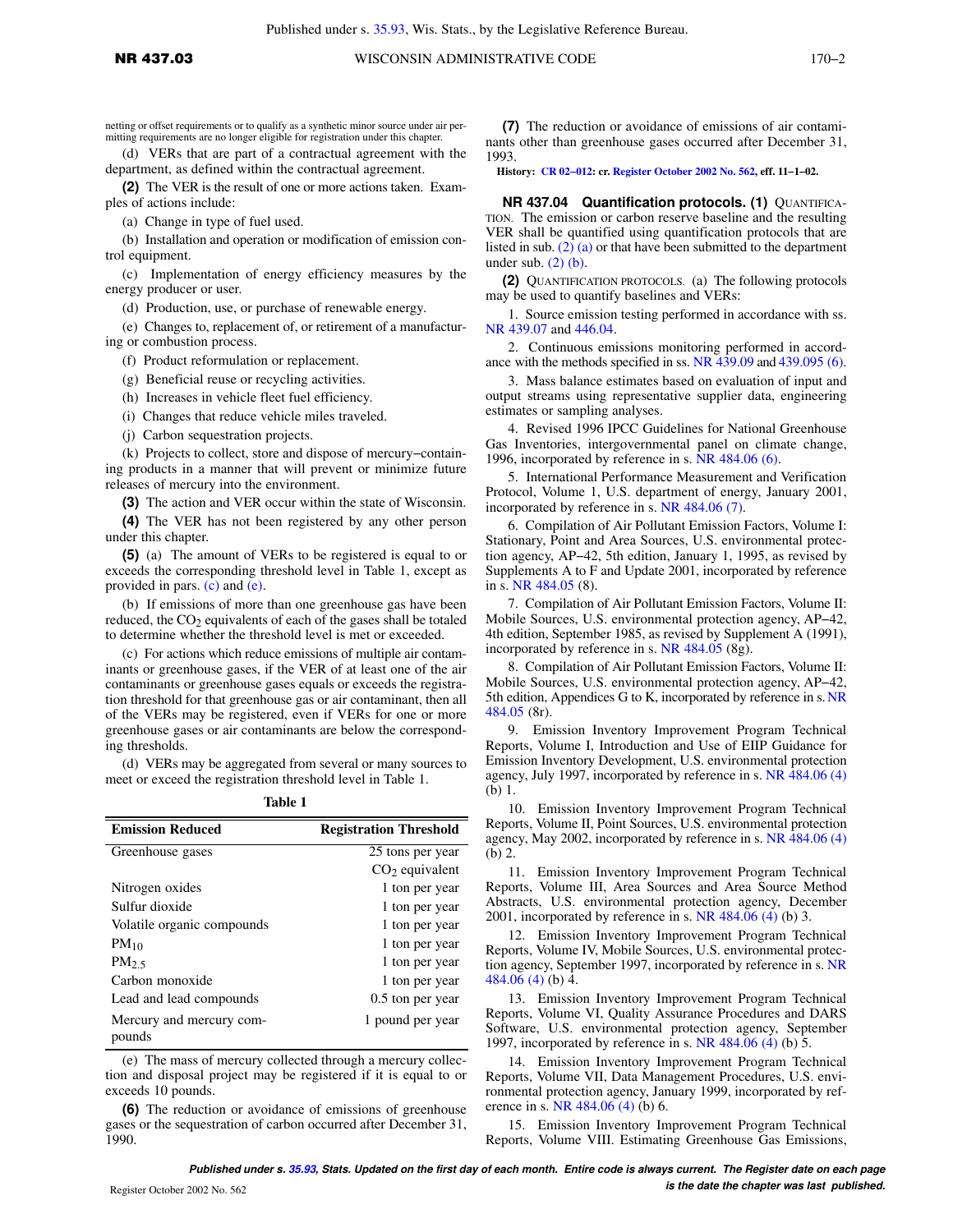U.S. environmental protection agency, October 1999, published electronically, incorporated by reference in s. [NR 484.06 \(4\)](https://docs-preview.legis.wisconsin.gov/document/administrativecode/NR%20484.06(4)) (b) 7.

16. Emission Inventory Improvement Program Technical Reports, Volume IX, Particulate Emissions, U.S. environmental protection agency, August 2001, published electronically, incorporated by reference in s. [NR 484.06 \(4\)](https://docs-preview.legis.wisconsin.gov/document/administrativecode/NR%20484.06(4)) (b) 8.

17. Voluntary reporting of greenhouse gases under Section 1605(b) of the Energy Policy Act of 1992 − General Guidelines, October 1994, U.S. department of energy, incorporated by reference in s. [NR 484.05](https://docs-preview.legis.wisconsin.gov/document/administrativecode/NR%20484.05) (14).

18. Sector−Specific Issues and Reporting Methodologies Supporting the General Guidelines for the Voluntary Reporting of Greenhouse Gases under Section 1605(b) of the Energy Policy Act of 1992, Volumes I, Electricity Supply Sector, Residential and Commercial Buildings Sector, and Industrial Sector, October 1994, U.S. department of energy, incorporated by reference in s. [NR 484.05](https://docs-preview.legis.wisconsin.gov/document/administrativecode/NR%20484.05) (15).

19. Sector−Specific Issues and Reporting Methodologies Supporting the General Guidelines for the Voluntary Reporting of Greenhouse Gases under Section 1605(b) of the Energy Policy Act of 1992, Volumes II, Transportation Sector, Forestry Sector, and Agricultural Sector, October 1994, U.S. department of energy, incorporated by reference in s. [NR 484.05](https://docs-preview.legis.wisconsin.gov/document/administrativecode/NR%20484.05) (16).

20. The Greenhouse Gas Protocol – a corporate accounting and reporting standard, World Resources Institute and World Business Council for Sustainable Development, September 2001, incorporated by reference in s.  $NR$  484.11 (11) (a).

21. GHG Calculation Tools, World Resources Institute and World Business Council for Sustainable Development, October 2001, incorporated by reference in s. [NR 484.11 \(11\)](https://docs-preview.legis.wisconsin.gov/document/administrativecode/NR%20484.11(11)) (b).

22. Factor Information Retrieval Data System (FIRE), U.S. environmental protection agency, office of air quality planning and standards, version 6.23, incorporated by reference in s. [NR](https://docs-preview.legis.wisconsin.gov/document/administrativecode/NR%20484.06(4)) [484.06 \(4\)](https://docs-preview.legis.wisconsin.gov/document/administrativecode/NR%20484.06(4)) (a).

(b) Alternative protocols may be submitted to the department, with the following information:

1. A copy or description of the protocol.

2. Documentation of the accuracy and replicability of the protocol.

3. The name and address of the organization that developed the protocol.

4. Whether the protocol has been approved by another state, federal or international agency or organization for registering voluntary emission reductions or carbon sequestration or for regulatory purposes.

(c) The department shall maintain a list of alternative quantification protocols submitted under par.  $(b)$  and make the list available to the public.

(d) If no protocol is available for quantifying a VER, the action may be registered without quantifying the VER, but the baseline shall be quantified. If no protocol is available for quantifying a baseline, the action may be registered without quantifying the baseline. When a protocol becomes available, the baseline and VER shall be quantified for each year for which the action is registered.

**History: [CR 02−012](https://docs-preview.legis.wisconsin.gov/document/cr/2002/12): cr. [Register October 2002 No. 562,](https://docs-preview.legis.wisconsin.gov/document/register/562/B/toc) eff. 11−1−02.**

**NR 437.05 Baseline determination.** Any person wishing to register a VER shall determine a baseline in order to quantify the amount of emissions reduced or avoided or the amount of carbon sequestered, except as provided in sub. [\(4\).](https://docs-preview.legis.wisconsin.gov/document/administrativecode/NR%20437.05(4)) Baselines shall be determined as follows:

**(1)** STANDARD BASELINE. (a) *Emission reductions.* Baselines for emission reduction actions shall be determined as the average annual actual emissions or emission rate for the 2 years immediately preceding the year in which the VER action is taken.

(b) *Avoided emissions.* 1. Baselines for renewable energy projects shall be determined as the average annual emission rate for the Wisconsin generating system of the electric power generator whose emissions are avoided by the renewable energy project, in terms of mass per unit of energy produced. The average annual emission rate shall be the average of the emission rates for the 2 years immediately preceding the year in which the VER action is taken.

2. Baselines for energy efficiency projects shall be determined as the average annual emission rate for the Wisconsin generating system of the electric power generator whose emissions are avoided by the energy efficiency project, in terms of mass per unit of energy produced. The average annual emission rate shall be the average of the emission rates for the 2 years immediately preceding the year in which the VER action is taken.

**(2)** ALTERNATIVE BASELINES. (a) Alternative years may be used to determine the baseline if the 2 years immediately preceding the year in which the emission reduction or avoidance action was taken are not representative of the emissions or emission rate before the emission reduction action was taken. Any person using alternative years shall submit documentation to the department explaining the reason for the use of different years.

(b) For VER projects for which there are no prior emissions, the baseline shall be determined as the emission limits or performance standards required by law, if applicable. If there are no applicable emission limits or performance standards, the baseline shall be determined as the industry or activity average emission or emission rate. Any person using an alternative baseline under this subsection shall submit documentation to the department describing how the baseline was determined.

(c) For VERs that result from actions taken to comply with a law and that result in emissions which are lower than those required by law, the baseline shall be the standard baseline as described in sub.  $(1)$  or the emission limits required by law, whichever is less.

**(3)** BASELINE FOR CARBON SEQUESTRATION. For carbon sequestration projects, the baseline shall be determined as the amount of carbon, quantified in terms of carbon dioxide equivalents, stored in the carbon sequestration project area at the beginning of the project.

**(4)** NO BASELINE. When no quantification protocol is available to determine a baseline, the action may be registered without determining a baseline.

**History: [CR 02−012:](https://docs-preview.legis.wisconsin.gov/document/cr/2002/12) cr. [Register October 2002 No. 562](https://docs-preview.legis.wisconsin.gov/document/register/562/B/toc), eff. 11−1−02.**

**NR 437.06 Quantifying and registering voluntary emission reductions and quantifying baselines. (1)** VERs and baselines shall be quantified on either a mass or a rate basis, or both. Mass−based VERs shall be quantified and registered as total tons or pounds per year. Rate−based VERs shall be quantified and registered as tons or pounds per unit of input or output.

**(2)** Greenhouse gas VERs and baselines shall be quantified in terms of carbon dioxide equivalents.

**(3)** Ozone precursor VERs and baselines may be quantified for the 5−month ozone season as defined in s. [NR 400.02 \(117\),](https://docs-preview.legis.wisconsin.gov/document/administrativecode/NR%20400.02(117)) in terms of tons or pounds per day averaged over the ozone season, or they may be quantified on a calendar year basis, as tons per year.

**(4)** VERs and baselines shall be quantified on a calendar year basis. VERs shall be registered on a calendar year basis.

**(5)** VERs and baselines may be quantified on a project basis, facility basis or, for persons who own or operate multiple facilities within Wisconsin, a statewide basis. VERs may be registered on a project basis, facility basis or, for persons who own or operate multiple facilities within Wisconsin, on a statewide basis.

**(6)** VERs that result from projects to collect, store and dispose of mercury−containing products may be registered in terms of

**Published under s. [35.93,](https://docs-preview.legis.wisconsin.gov/document/statutes/35.93) Stats. Updated on the first day of each month. Entire code is always current. The Register date on each page is the date the chapter was last published. Compared All Compared All Compared All Compared All Compared All Compared All Compared All Compared Register October 2002 No. 562**